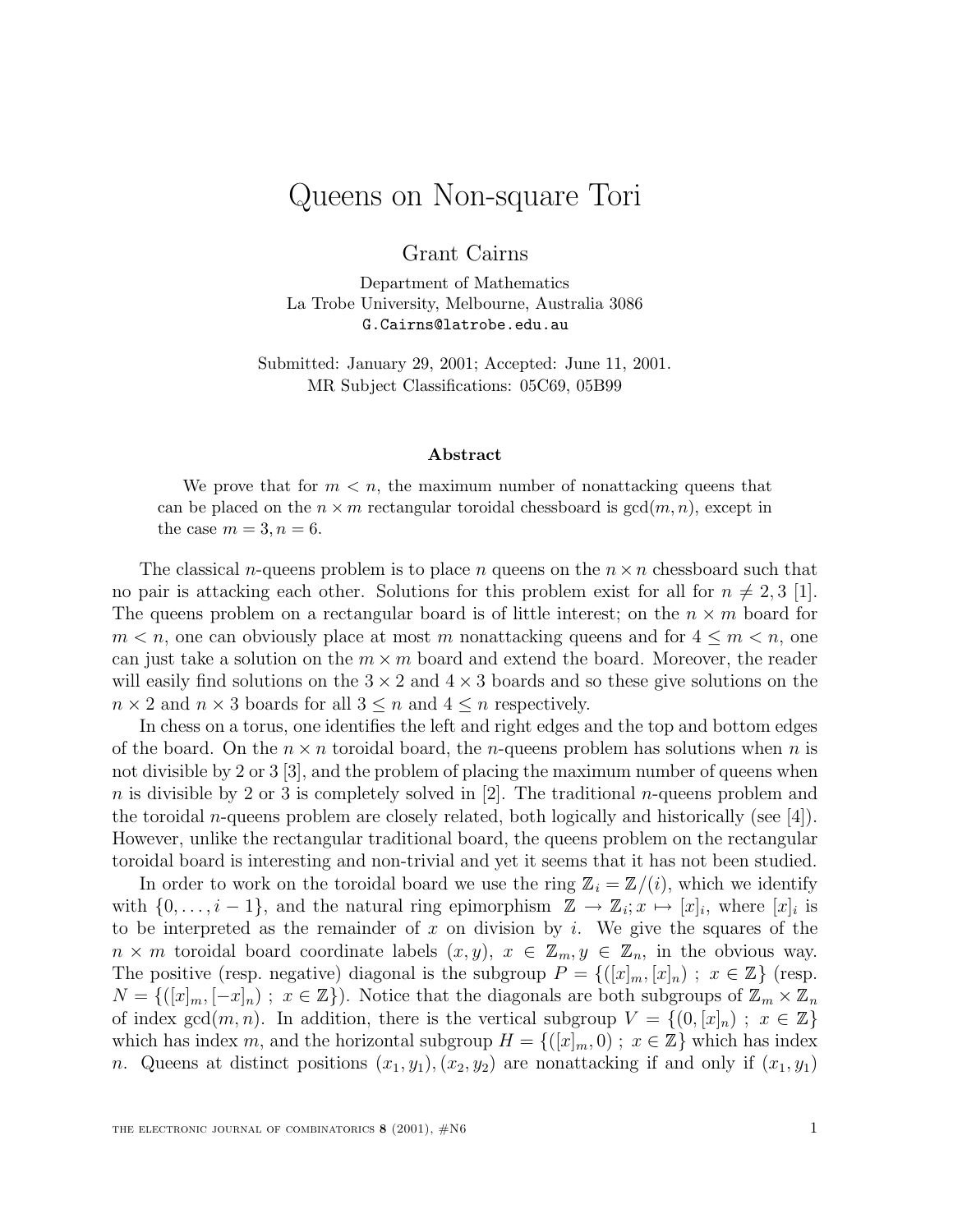and  $(x_2, y_2)$  belong to distinct cosets of V, H, P and N. In particular, the  $n \times m$  toroidal board can support no more than  $gcd(m, n)$  nonattacking queens.

The aim of this paper is to prove the

**Theorem.** For  $m < n$ , the maximum number of nonattacking queens that can be placed on the  $n \times m$  rectangular toroidal chessboard is  $gcd(m, n)$ , except in the case  $m = 3, n = 6$ .

*Proof.* First let  $d = \gcd(m, n)$  and suppose that  $d \neq 3$ . Notice that in order to place d nonattacking queens on the  $n \times m$  toroidal board, it suffices to place d nonattacking queens on the  $2d\times d$  toroidal board. Indeed, although the natural injection  $\mathbb{Z}_d\times\mathbb{Z}_{2d}\hookrightarrow \mathbb{Z}_m\times\mathbb{Z}_n$  is not in general a group homomorphism, it is easy to see that if two queens are nonattacking in  $\mathbb{Z}_d\times\mathbb{Z}_{2d}$ , their images in  $\mathbb{Z}_m\times\mathbb{Z}_n$  are also nonattacking. Thus, without loss of generality, we may assume that  $n = 2m$ . In this case  $gcd(m, n) = m$ .

If  $m \equiv 1, 2, 4, 5 \pmod{6}$ , a solution is easily obtained by placing a queen at each point in the set  $A = \{(i, 2i) ; i \in \mathbb{Z}_m\}$ . Indeed, it is clear that no two distinct elements of A belong to the same coset of H or V. If elements  $(i, 2i)$  and  $(j, 2j)$  belong to the same coset of P, then  $i - j \equiv 2i - 2j \pmod{m}$  and so  $i \equiv j \pmod{m}$  which implies  $i = j$ . If elements  $(i, 2i)$  and  $(j, 2j)$  belong to the same coset of N, then one has  $3i \equiv 3j \pmod{m}$ which also gives  $i = j$  when m is not divisible by 3.

Now suppose that m is divisible by 6, say  $m = 2<sup>k</sup>$ .6.*l*, where *l* is odd. Here the situation is slightly more complicated; a solution is obtained by placing queens at positions  $(i, f(i))$ , for  $i = 0, \ldots, m-1$ , where

$$
f(i) = \begin{cases} 2i + [i]_{6l} & ; \text{if } [i]_{3l} = [i]_{6l}, \\ 2i + 1 + [i]_{6l} & ; \text{otherwise.} \end{cases}
$$

The case where  $m \equiv 3 \pmod{6}$  is a good deal more complicated; we consider two subcases. First if  $m \equiv 3 \pmod{12}$ , say  $m = 12k + 3$ , a solution is obtained by placing queens at positions  $(i, g(i))$ , for  $i = 0, \ldots, m-1$ , where

$$
g(i) = \begin{cases} 3i &; \text{if } i \le 4k, \\ 2 &; \text{if } i = 4k + 1, \\ 2 + m &; \text{if } i = 4k + 3, \\ 3i - m + 4 &; \text{if } 4k + 2 \le i \le 10k \text{ and } i \text{ is even,} \\ 3i - m + 2 &; \text{if } i = 10k + 2, \\ 3i - m - 4 &; \text{if } 4k + 5 \le i \le 10k + 3 \text{ and } i \text{ is odd,} \\ 3i - m &; \text{if } i \ge 10k + 4. \end{cases}
$$

On the other hand, if  $m \equiv 9 \pmod{12}$ , say  $m = 12k + 9$ , a solution is obtained by placing